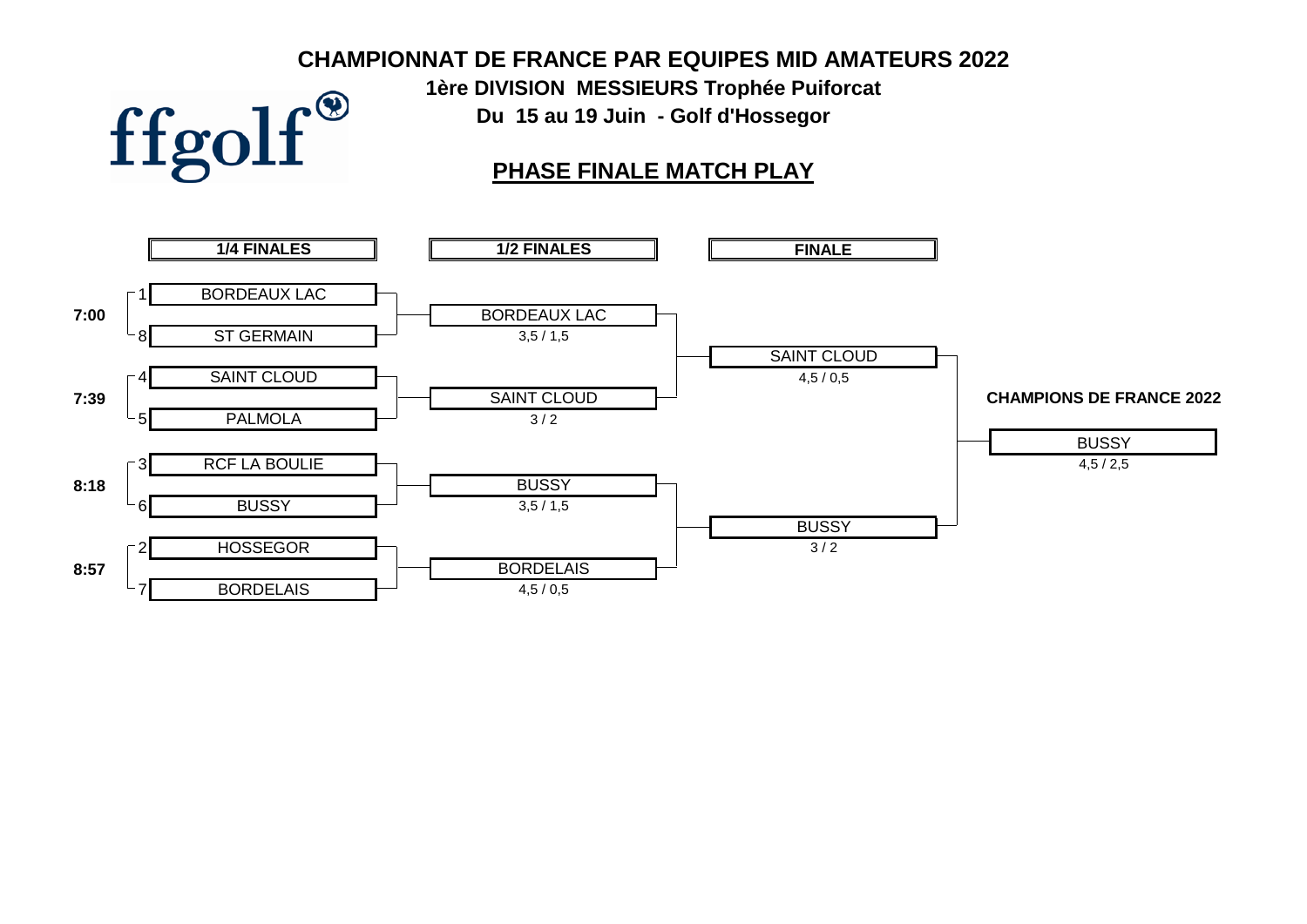### **1ère DIVISION MESSIEURS Trophée Puiforcat Du 15 au 19 Juin - Golf d'Hossegor CHAMPIONNAT DE FRANCE PAR EQUIPES MID AMATEURS 2022**



### **FINALE**

|                 | <b>CLUB: SAINT CLOUD</b>                            |                 | <b>CLUB: BUSSY</b>            |                    |                                              |
|-----------------|-----------------------------------------------------|-----------------|-------------------------------|--------------------|----------------------------------------------|
|                 | <b>EQUIPIERS</b>                                    |                 | <b>FOURSOMES</b>              |                    | <b>EQUIPIERS</b>                             |
| <b>Heures</b>   |                                                     | <b>Points</b>   | <b>Score</b>                  | <b>Points</b>      |                                              |
| 7:30            | PIEDELIEVRE Paul -1,6                               | $\pmb{0}$       | 281                           | 1                  | DE GRANCEY Christophe -3,2                   |
|                 | PIEDELIEVRE Martin -0,7<br>LEFEBVRE Matthieu -0,1   |                 |                               |                    | FOSCHIA Nicolas -1,2<br>BRIZAY Grégoire -1,3 |
| 7:38            | PATIENCE Olivier -1,4                               | $\mathbf 1$     | 19ème                         | $\pmb{0}$          | PEREZ Romeo 2                                |
|                 | <b>EQUIPIERS</b>                                    |                 | <b>SIMPLES</b>                |                    | <b>EQUIPIERS</b>                             |
| <b>Heures</b>   |                                                     | <b>Points</b>   | <b>Score</b>                  | <b>Points</b>      |                                              |
| 12:30           | PIEDELIEVRE Paul -1,6                               | 0               | 5&4                           |                    | DE GRANCEY Christophe -3,2                   |
| 12:37           | PATIENCE Olivier -1,4                               | 0               | 2&1                           | 1                  | FOSCHIA Nicolas -1,2                         |
| 12:44           | PIEDELIEVRE Martin -0,7                             | 1               | 5&4                           | 0                  | GUERISSE Marc 0,4                            |
| 12:51<br>12:58  | LEFEBVRE Matthieu -0,1<br><b>GOUMENT Paulin 0,1</b> | 0,5<br>$\bf{0}$ | A/S<br>3&2                    | 0,5<br>1           | SAVINI Matthias 1<br>MOREL Franck 1,8        |
|                 |                                                     |                 |                               |                    |                                              |
|                 |                                                     | 2,5             | <b>TOTAL</b><br><b>POINTS</b> | 4,5                |                                              |
| Résultat final: |                                                     | <b>BUSSY</b>    | bat                           | <b>SAINT CLOUD</b> |                                              |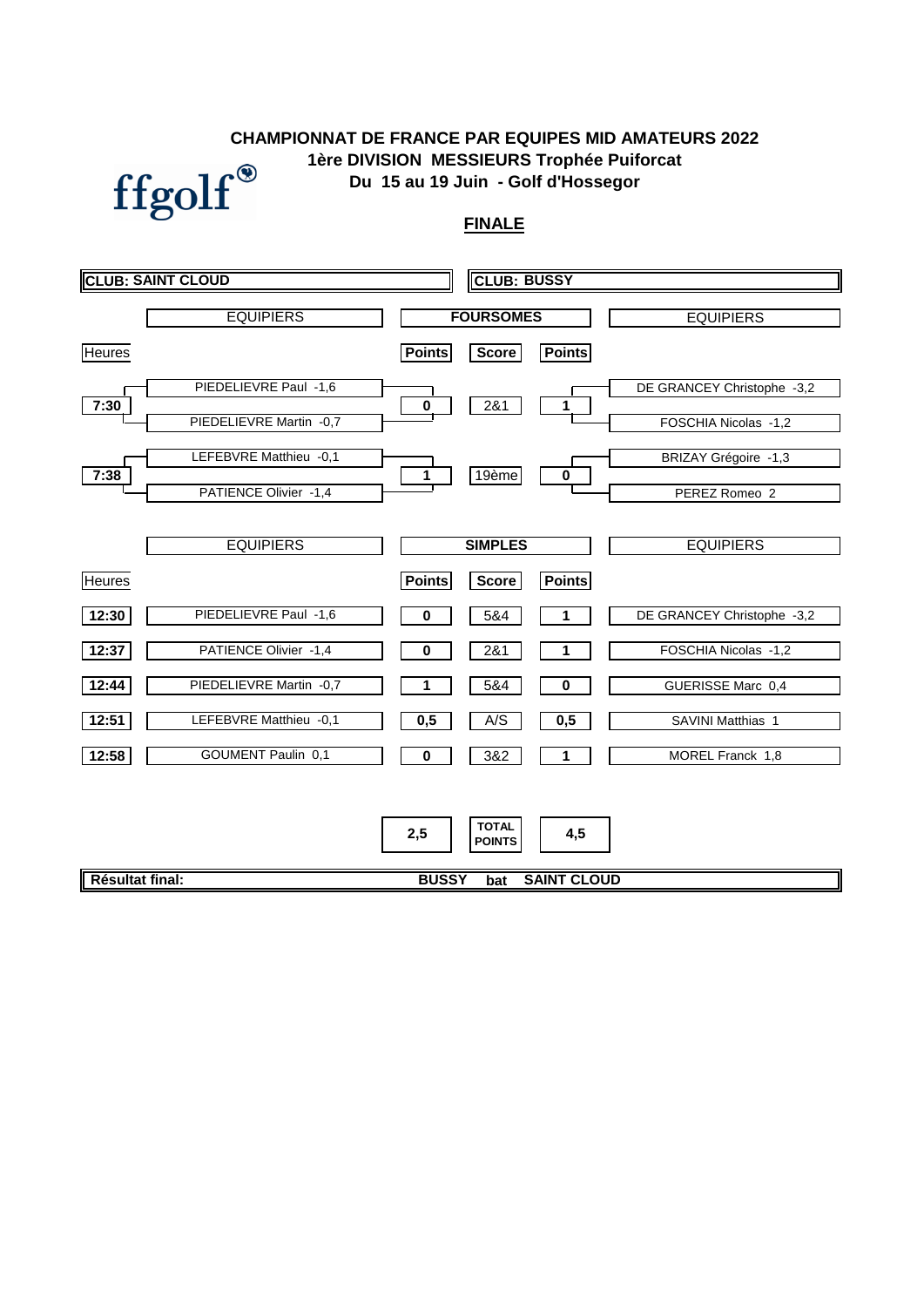### **CHAMPIONNAT DE FRANCE PAR EQUIPES MID AMATEURS 2022 1ère DIVISION MESSIEURS Trophée Puiforcat Du 15 au 19 Juin - Golf d'Hossegor**



### **1/2 FINALE N°1**

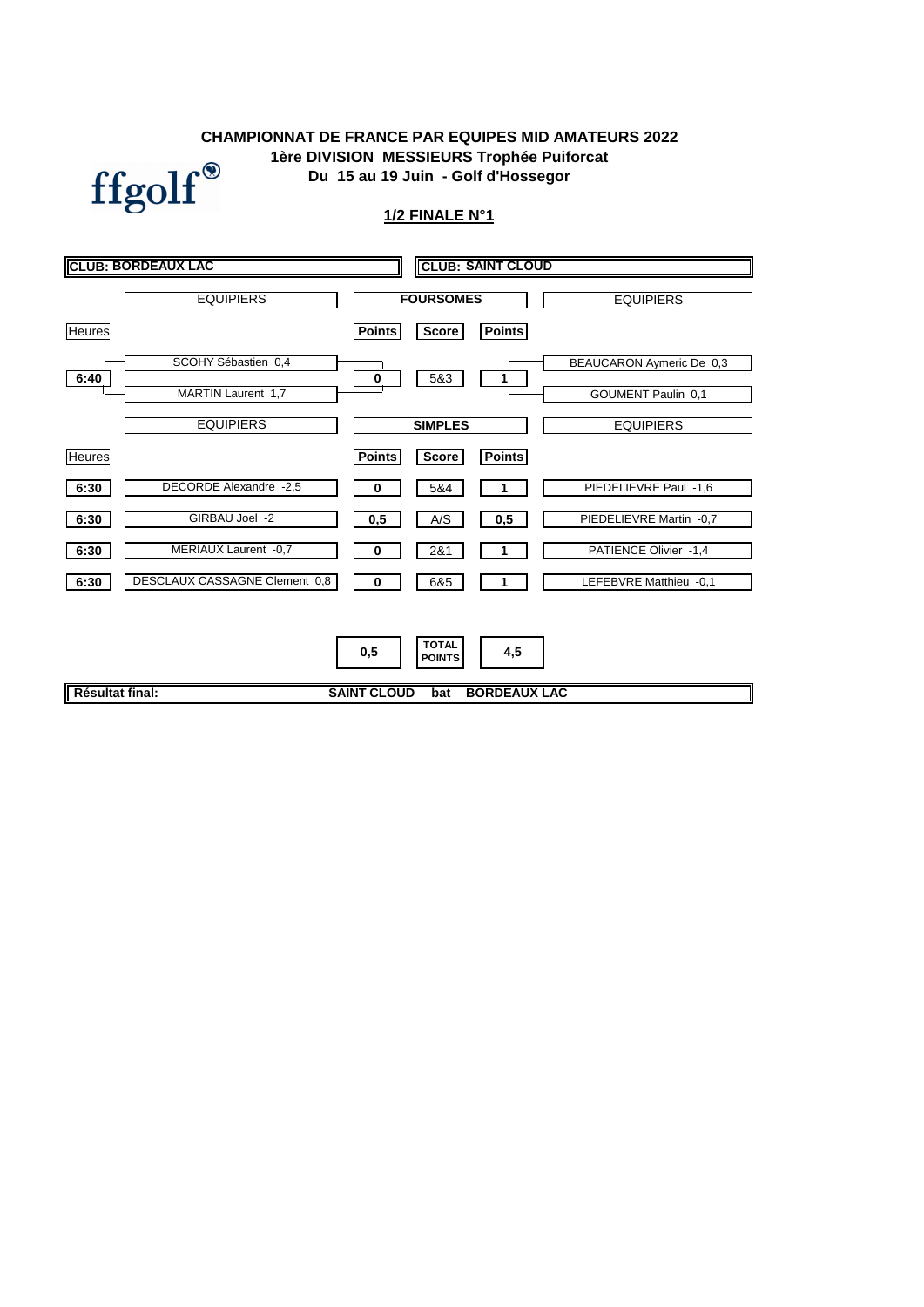### **CHAMPIONNAT DE FRANCE PAR EQUIPES MID AMATEURS 2022 Du 15 au 19 Juin - Golf d'Hossegor 1ère DIVISION MESSIEURS Trophée Puiforcat**



### **1/2 FINALE N°2**

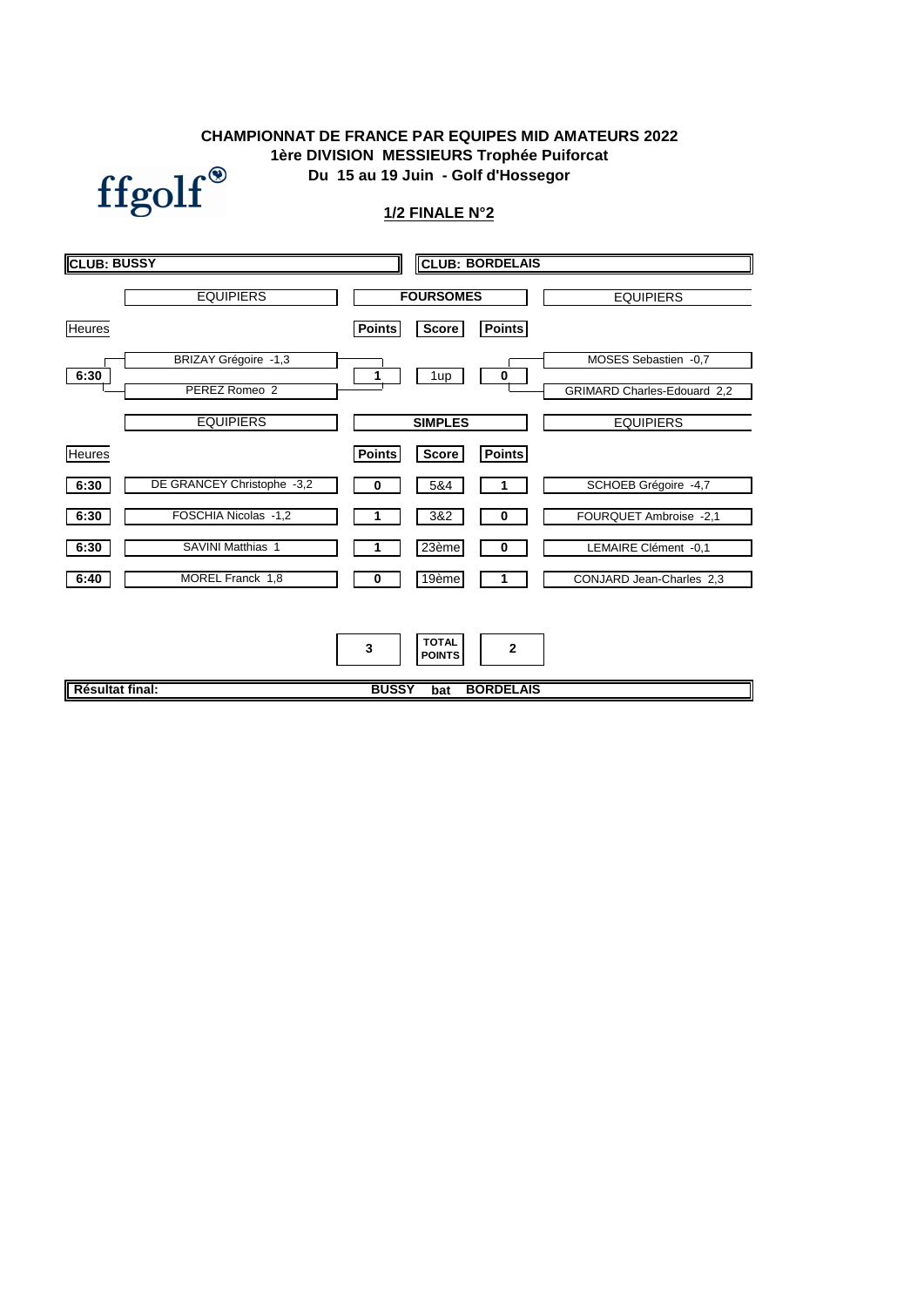### **Du 15 au 19 Juin - Golf d'Hossegor CHAMPIONNAT DE FRANCE PAR EQUIPES MID AMATEURS 2022 1ère DIVISION MESSIEURS Trophée Puiforcat**



### **1/4 DE FINALE N°1**

|                        | <b>CLUB: BORDEAUX LAC</b>    |                         |                                      | <b>CLUB: ST GERMAIN</b> |                             |
|------------------------|------------------------------|-------------------------|--------------------------------------|-------------------------|-----------------------------|
|                        | <b>EQUIPIERS</b>             |                         | <b>FOURSOME</b>                      |                         | <b>EQUIPIERS</b>            |
| <b>Heures</b>          |                              | <b>Points</b>           | Score                                | <b>Points</b>           |                             |
| 7:00                   | SCOHY Sébastien 0,4          | 1                       | 2&1                                  | 0                       | THIEULIN Jean-Philippe 3    |
|                        | MARTIN Laurent 1,7           |                         |                                      |                         | LAMBERT Marc 0,7            |
|                        | <b>EQUIPIERS</b>             |                         | <b>SIMPLES</b>                       |                         | <b>EQUIPIERS</b>            |
| <b>Heures</b>          |                              | <b>Points</b>           | Score                                | <b>Points</b>           |                             |
| 7:08                   | DECORDE Alexandre -2,5       | 0                       | 4&2                                  | 1                       | DELEPLANQUE Cédric -0,6     |
| 7:15                   | GIRBAU Joel -2               | 1                       | 6&5                                  | 0                       | NOUAILHAC Pierre -0,4       |
| 7:22                   | MERIAUX Laurent -0,7         | 1                       | 3&2                                  | 0                       | CAUMONT Philippe 0,6        |
| 7:29                   | DESCLAUX CASSAGNE Clement 0, | 0,5                     | A/S                                  | 0,5                     | LIORET Thomas 0.5           |
|                        |                              |                         |                                      |                         |                             |
|                        |                              | 3,5                     | <b>TOTAL</b><br><b>POINTS</b>        | 1,5                     |                             |
| Résultat final:        |                              | <b>BORDEAUX LAC</b>     | bat                                  | <b>ST GERMAIN</b>       |                             |
|                        | ffgolf®<br><b>BORDELAIS</b>  |                         | 1/4 DE FINALE N°2                    |                         |                             |
|                        | <b>CLUB: SAINT CLOUD</b>     |                         |                                      | <b>CLUB: PALMOLA</b>    |                             |
|                        | <b>EQUIPIERS</b>             |                         | <b>FOURSOME</b>                      |                         | <b>EQUIPIERS</b>            |
| <b>Heures</b>          |                              | <b>Points</b>           |                                      |                         |                             |
| 7:39                   |                              |                         | <b>Score</b>                         | <b>Points</b>           |                             |
|                        | BEAUCARON Aymeric De 0,3     |                         |                                      |                         | ASSENS Xavier 0,1           |
|                        | <b>BRUNON Rodolphe 0,2</b>   | 0                       | 2&1                                  | 1                       | POUCHOULIN Lucas 0,4        |
|                        | <b>EQUIPIERS</b>             |                         | <b>SIMPLES</b>                       |                         | <b>EQUIPIERS</b>            |
| <b>Heures</b>          |                              | <b>Points</b>           | Score                                | <b>Points</b>           |                             |
| 7:47                   | PIEDELIEVRE Paul -1,6        | 1                       | 4&3                                  | 0                       | TISSENDIE Arthur -3,3       |
| 7:54                   | PATIENCE Olivier -1,4        | 0                       | 4&3                                  | 1                       | DE NARKEVITCH Stanislas 0,2 |
| 8:01                   | LEFEBVRE Matthieu -0,1       | 1                       | 19ème                                | 0                       | CADEAC Olivier -0,3         |
| 8:08                   | GOUMENT Paulin 0,1           | 1                       | 2&1                                  | 0                       | MEDALE Gilles 0,9           |
| <b>Résultat final:</b> |                              | 3<br><b>SAINT CLOUD</b> | <b>TOTAL</b><br><b>POINTS</b><br>bat | 2<br><b>PALMOLA</b>     |                             |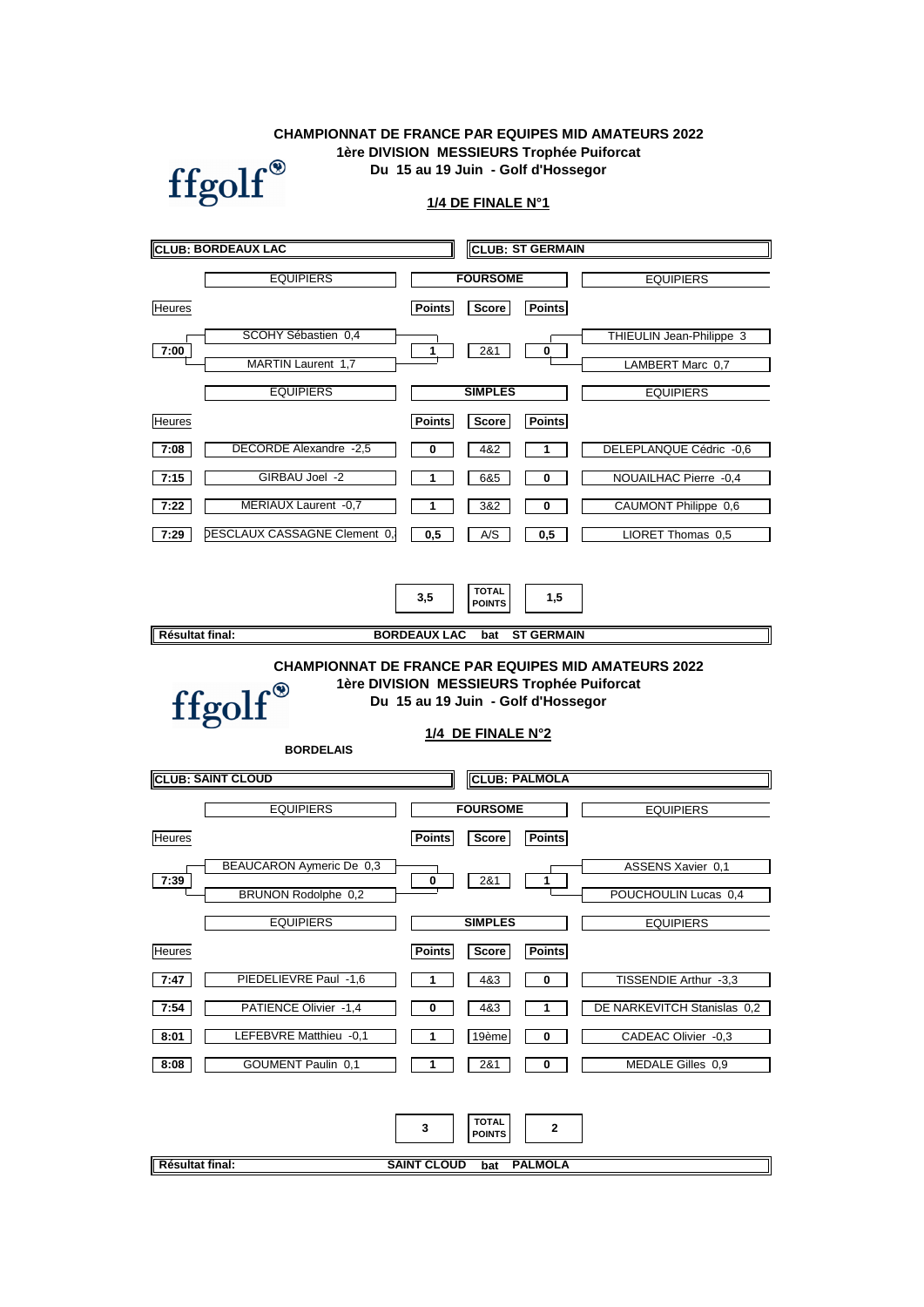**CHAMPIONNAT DE FRANCE PAR EQUIPES MID AMATEURS 2022 1ère DIVISION MESSIEURS Trophée Puiforcat Du 15 au 19 Juin - Golf d'Hossegor**



**1/4 DE FINALE N°3**

|                 | <b>CLUB: RCF LA BOULIE</b>       |               | <b>CLUB: BUSSY</b>                          |                      |                            |
|-----------------|----------------------------------|---------------|---------------------------------------------|----------------------|----------------------------|
|                 | <b>EQUIPIERS</b>                 |               | <b>FOURSOME</b>                             |                      | <b>EQUIPIERS</b>           |
| <b>Heures</b>   |                                  | Points        | Score                                       | <b>Points</b>        |                            |
|                 | DE LA CHAISE Ghislain 0.3        |               |                                             |                      | BRIZAY Grégoire -1,3       |
| 8:18            | DAGHER Joseph 1,9                | 0             | 2&1                                         | 1                    | PEREZ Romeo 2              |
|                 | <b>EQUIPIERS</b>                 |               | <b>SIMPLES</b>                              |                      | <b>EQUIPIERS</b>           |
| <b>Heures</b>   |                                  | <b>Points</b> | Score                                       | <b>Points</b>        |                            |
| 8:26            | ROUILLON Hugo -2,4               | 0,5           | A/S                                         | 0,5                  | DE GRANCEY Christophe -3,2 |
| 8:33            | VILATTE Frederic -0,5            | 0             | 7&6                                         | 1                    | FOSCHIA Nicolas -1,2       |
| 8:40            | RAVETTO Christophe -0,1          | 1             | 6&5                                         | 0                    | GUERISSE Marc 0,4          |
| 8:47            | DUPAS Olivier -0,2               | 0             | 4&2                                         | 1                    | MOREL Franck 1,8           |
|                 |                                  | 1,5           | <b>TOTAL</b><br><b>POINTS</b>               | 3,5                  |                            |
| Résultat final: |                                  | <b>BUSSY</b>  | bat                                         | <b>RCF LA BOULIE</b> |                            |
|                 | ffgolf®<br><b>CLUB: HOSSEGOR</b> |               | 1/4 DE FINALE N°4<br><b>CLUB: BORDELAIS</b> |                      |                            |
|                 |                                  |               |                                             |                      |                            |
|                 | <b>EQUIPIERS</b>                 |               | <b>FOURSOME</b>                             |                      | <b>EQUIPIERS</b>           |
| <b>Heures</b>   |                                  | <b>Points</b> | Score                                       | <b>Points</b>        |                            |
| 8:57            | <b>GAUME Pierre 3.1</b>          | 0             | 3&2                                         |                      | LEMAIRE Clément -0,1       |
|                 | MARCHAND Stephane -0,2           |               |                                             |                      | LOUMAIGNE Pierre 1,2       |
|                 | <b>EQUIPIERS</b>                 |               | <b>SIMPLES</b>                              |                      | <b>EQUIPIERS</b>           |
| <b>Heures</b>   |                                  | Points        | Score                                       | <b>Points</b>        |                            |
| 9:05            | MARQUEZ CARRASCO Miguel -0,9     | 0             | 2&1                                         | 1                    | SCHOEB Grégoire -4,7       |
| 9:12            |                                  |               |                                             |                      |                            |
|                 | ARRIEULA Loïc -0,9               | 0             | 4&3                                         | 1                    | FOURQUET Ambroise -2,1     |
| 9:19            | RIBIS DEL COL Benoit 1,2         | 0             | 3&2                                         | 1                    | LAMBOULT Alexis -1,2       |
| 9:26            | PLUMART Sebastien 0,8            | 0,5           | A/S                                         | 0,5                  | CONJARD Jean-Charles 2,3   |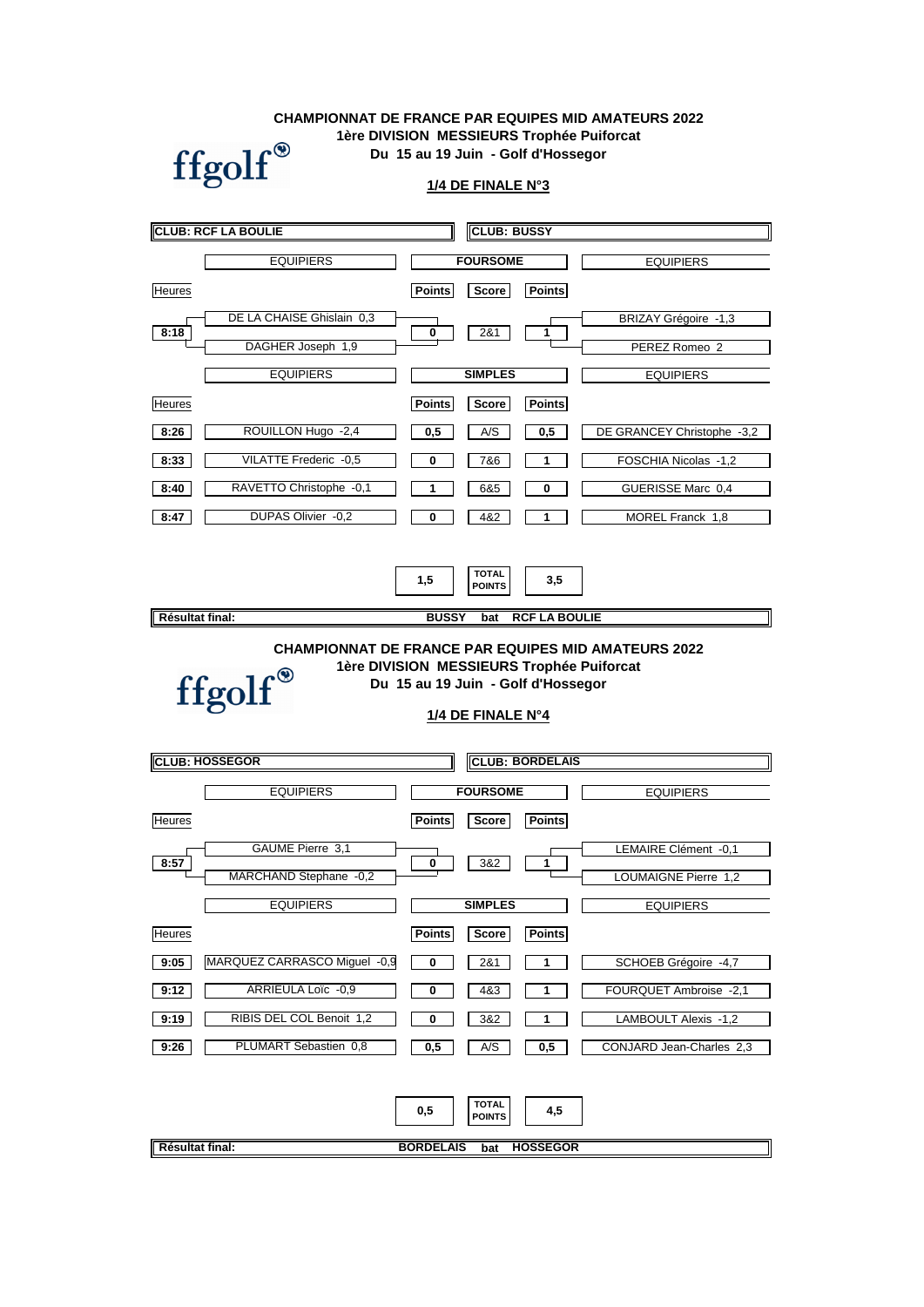# **CHAMPIONNAT DE FRANCE PAR EQUIPES MID AMATEURS 2022**

**1ère DIVISION MESSIEURS Trophée Puiforcat**

**Du 15 au 19 Juin - Golf d'Hossegor**

ffgolf®

## **BARRAGES**

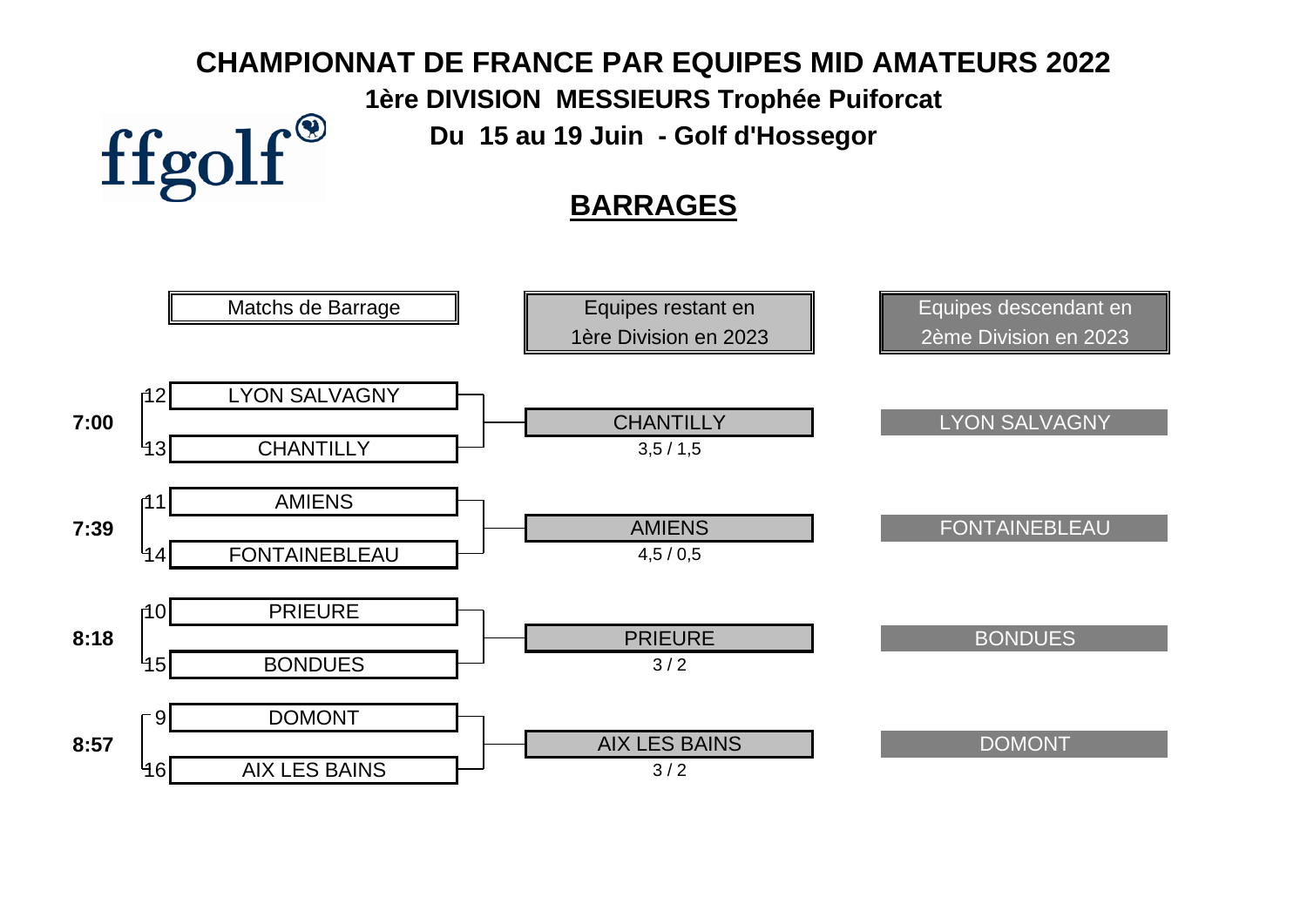### **CHAMPIONNAT DE FRANCE PAR EQUIPES MID AMATEURS 2022 1ère DIVISION MESSIEURS Trophée Puiforcat**  $\operatorname{ffgolf}^{\circledast}$ **Du 15 au 19 Juin - Golf d'Hossegor**



ī

|                     | <b>CLUB: LYON SALVAGNY</b>   | <b>CLUB: CHANTILLY</b>                                                 |                          |
|---------------------|------------------------------|------------------------------------------------------------------------|--------------------------|
|                     | <b>EQUIPIERS</b>             | <b>FOURSOME</b>                                                        | <b>EQUIPIERS</b>         |
| <b>Heures</b>       |                              | <b>Points</b><br><b>Points</b><br><b>Score</b>                         |                          |
|                     | PEYRIEUX Maxence 2,6         | 382                                                                    | <b>LACHAT Philippe 2</b> |
| 7:00                | REYNAUD Marc-Olivier 0,1     | $\mathbf 0$<br>1                                                       | JARNOUX Alexis 0,2       |
|                     | <b>EQUIPIERS</b>             | <b>SIMPLES</b>                                                         | <b>EQUIPIERS</b>         |
| <b>Heures</b>       |                              | <b>Points</b><br><b>Points</b><br><b>Score</b>                         |                          |
| 7:08                | <b>CARMIGNANO Thibaut -1</b> | 0,5<br>A/S<br>0,5                                                      | PRUNET Romain -1,4       |
| 7:15                | BERTIN-PENNARUN Cedric -0,8  | 1<br>5&4<br>0                                                          | DULTZIN Adrian 0,3       |
| 7:22                | MAES Antoine -0,8            | 0<br>6&5<br>1                                                          | DELON Antoine 0,5        |
| 7:29                | LAURENT Renaud 1,9           | 0<br>7&6<br>1                                                          | GODFREY Jacques 0,7      |
| Résultat final:     |                              | <b>TOTAL</b><br>3,5<br>1,5<br><b>POINTS</b><br><b>CHANTILLY</b><br>bat | <b>LYON SALVAGNY</b>     |
|                     |                              |                                                                        |                          |
| <b>CLUB: AMIENS</b> |                              | <b>BARRAGES MATCH N°2</b><br><b>CLUB: FONTAINEBLEAU</b>                |                          |
|                     |                              |                                                                        |                          |
|                     | <b>EQUIPIERS</b>             | <b>FOURSOME</b>                                                        | <b>EQUIPIERS</b>         |
| <b>Heures</b>       |                              | <b>Points</b><br><b>Points</b><br><b>Score</b>                         |                          |
| 7:39                | <b>COURMONT Thibaut 2,6</b>  | 19ème<br>$\mathbf 1$<br>$\pmb{0}$                                      | VILLET Alexandre 2,9     |
|                     | LEMAIRE Ugo 0                |                                                                        | LALOT Yorick 3,3         |
|                     | <b>EQUIPIERS</b>             | <b>SIMPLES</b>                                                         | <b>EQUIPIERS</b>         |
| <b>Heures</b>       |                              | Score<br><b>Points</b><br><b>Points</b>                                |                          |
| 7:47                |                              |                                                                        |                          |
|                     | GROS Nicolas -1,6            | 4&3<br>1<br>0                                                          | VAN WASSENHOVE Cédric -2 |
| 7:54                | DE LA ROYERE Ian -1,5        | 4&2<br>0<br>1                                                          | PROUVAY Florent 0,5      |
| 8:01                | HOURDIN Edouard -0,8         | 1<br>$\pmb{0}$<br>1up                                                  | MACHERY Francois 1,8     |
| 8:08                | <b>BOURDREL Edouard 1,9</b>  | A/S<br>0,5<br>0,5                                                      | OLIVON Louis 1,6         |

**Résultat final:**

**bat AMIENS FONTAINEBLEAU**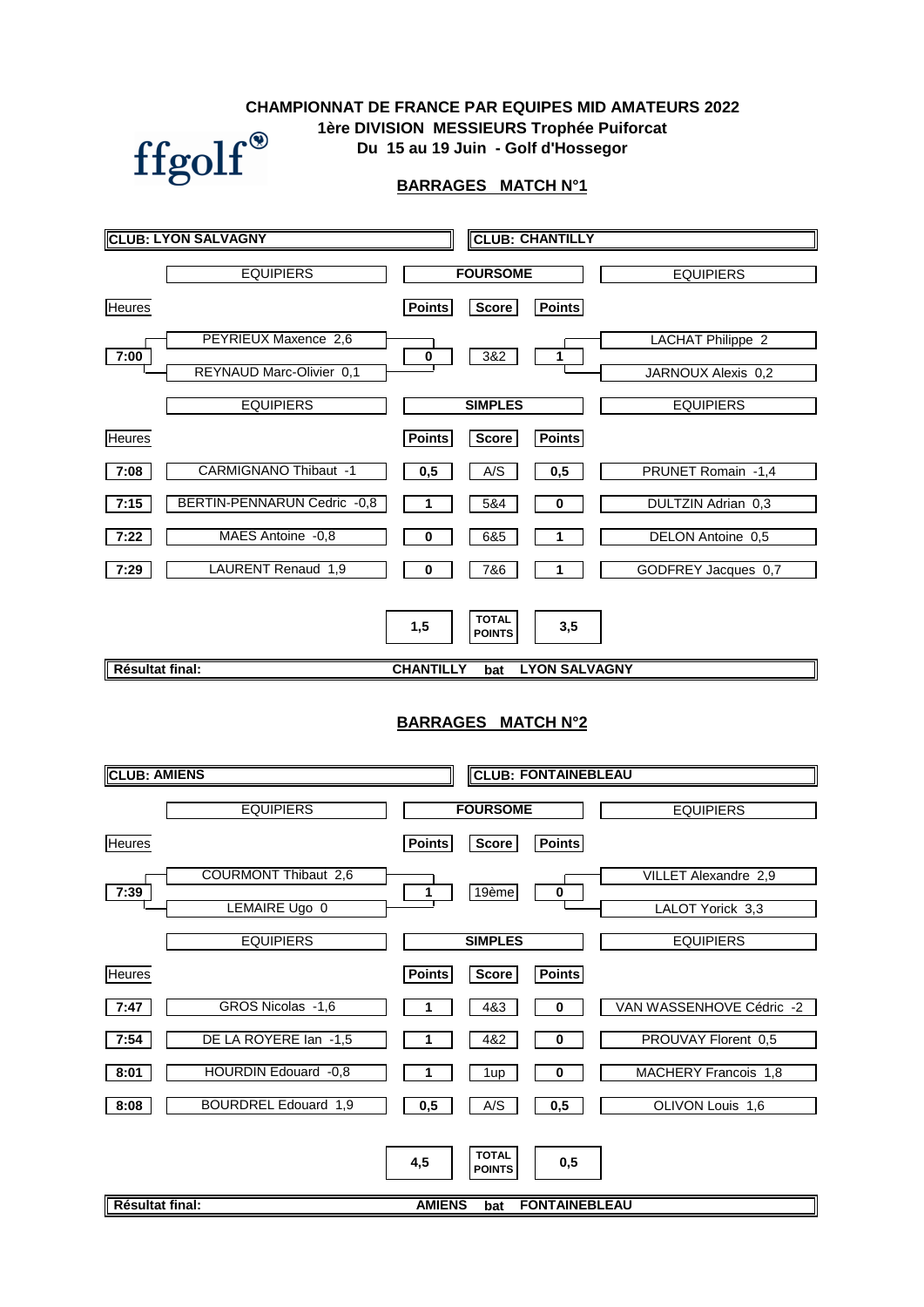### **Du 15 au 19 Juin - Golf d'Hossegor CHAMPIONNAT DE FRANCE PAR EQUIPES MID AMATEURS 2022 1ère DIVISION MESSIEURS Trophée Puiforcat**



### **BARRAGES MATCH N°3**

| <b>CLUB: PRIEURE</b> |                          |                                |                                      | <b>CLUB: BONDUES</b>           |                             |
|----------------------|--------------------------|--------------------------------|--------------------------------------|--------------------------------|-----------------------------|
|                      | <b>EQUIPIERS</b>         |                                | <b>FOURSOME</b>                      |                                | <b>EQUIPIERS</b>            |
| <b>Heures</b>        |                          | <b>Points</b>                  | <b>Score</b>                         | <b>Points</b>                  |                             |
| 8:18                 | <b>BERTIN Julien 4,3</b> | 0                              | 4&2                                  | 1                              | POLLET Nicolas 0,6          |
|                      | MATOS Olivier 2,6        |                                |                                      |                                | DUBAR Maxence 3,3           |
|                      | <b>EQUIPIERS</b>         |                                | <b>SIMPLES</b>                       |                                | <b>EQUIPIERS</b>            |
| Heures               |                          | <b>Points</b>                  | <b>Score</b>                         | <b>Points</b>                  |                             |
| 8:26                 | AUDEBERT Arthur 0,2      |                                | 1 <sub>up</sub>                      | 0                              | DEVILLERS Adrien -0,7       |
| 8:33                 | WOLFF Jean-Jacques 0,7   | 0                              | 1up                                  | 1                              | <b>BOUQUET Vincent -0,3</b> |
| 8:40                 | TCHERNIAVSKY Thomas 0,7  |                                | 5&3                                  | 0                              | POISSONNIER Guillaume 2,3   |
| 8:47                 | CHAUVEL Guillaume 1,7    |                                | 3&2                                  | 0                              | HECQUET Maxime 1,8          |
| Résultat final:      |                          | $\mathbf{3}$<br><b>PRIEURE</b> | <b>TOTAL</b><br><b>POINTS</b><br>bat | $\mathbf{2}$<br><b>BONDUES</b> |                             |

### **BARRAGES MATCH N°4**

| <b>CLUB: DOMONT</b> |                           |                         |                               | <b>CLUB: AIX LES BAINS</b> |                                    |
|---------------------|---------------------------|-------------------------|-------------------------------|----------------------------|------------------------------------|
|                     | <b>EQUIPIERS</b>          |                         | <b>FOURSOME</b>               |                            | <b>EQUIPIERS</b>                   |
| <b>Heures</b>       |                           | <b>Points</b>           | <b>Score</b>                  | <b>Points</b>              |                                    |
| 8:57                | <b>BORREL Benoit 2,1</b>  |                         |                               |                            | YILDIRIM Aydin 5,2                 |
|                     | GUENOT Aurélien 3,6       | $\overline{\mathbf{0}}$ | 1up                           | 1                          | COMBEY Adrien 3,8                  |
|                     | <b>EQUIPIERS</b>          |                         | <b>SIMPLES</b>                |                            | <b>EQUIPIERS</b>                   |
| <b>Heures</b>       |                           | <b>Points</b>           | <b>Score</b>                  | <b>Points</b>              |                                    |
| 9:05                | ALMAIRAC Romain -1,4      | 0                       | 19ème                         |                            | MARIN Nicolas -0,5                 |
| 9:12                | LEGRAVEREND Dorian 0,5    |                         | 1 <sub>up</sub>               | 0                          | AGUETTAZ Pierre -0,5               |
| 9:19                | <b>KEUFER Florent 1,4</b> | 0                       | 19ème                         |                            | BECK Julien 2,4                    |
| 9:26                | DELFOSSE Olivier 1,7      |                         | 3&1                           | $\bf{0}$                   | <b>BERTHET Pierre - Julien 4,5</b> |
|                     |                           | $\mathbf 2$             | <b>TOTAL</b><br><b>POINTS</b> | 3                          |                                    |
| Résultat final:     |                           | <b>AIX LES BAINS</b>    | bat                           | <b>DOMONT</b>              |                                    |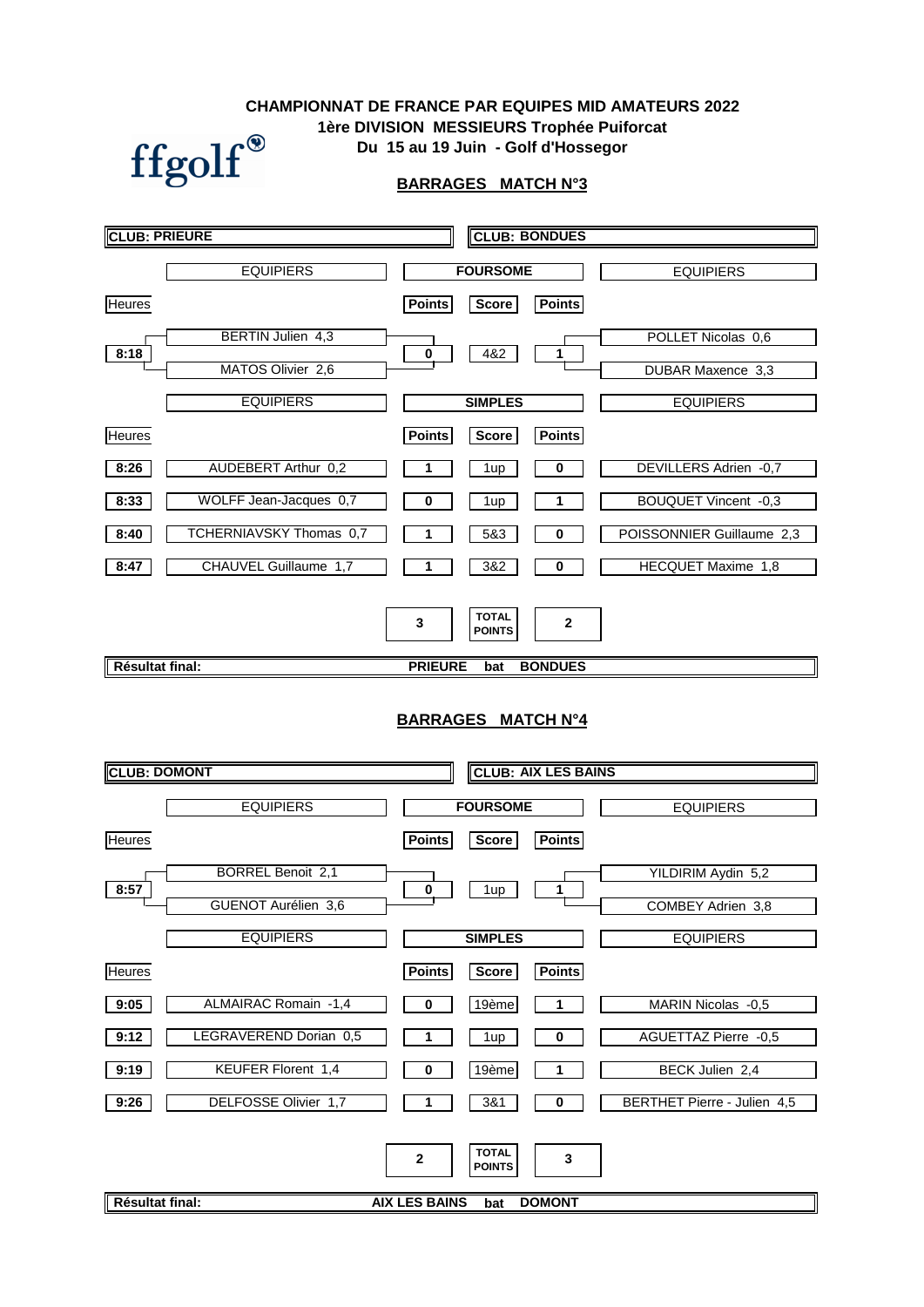

**1ère DIVISION MESSIEURS Trophée Puiforcat**

**Du 15 au 19 Juin - Golf d'Hossegor**

### **TABLEAU DE RESULTATS**

|         | <b>CLUB</b>          |    |     |    | JOUEURS 1er JOUR |    |    | <b>Score</b> |    |    | <b>JOUEURS 2ème JOUR</b> |    |    |    | <b>Score</b> | <b>TOTAL</b> |                |
|---------|----------------------|----|-----|----|------------------|----|----|--------------|----|----|--------------------------|----|----|----|--------------|--------------|----------------|
| Rang    |                      | A  | в   | C  | D                | Е  | F  | Jour 1       | A  | в  | C                        | D  | Е  | F  | Jour 2       |              | Rang           |
|         | <b>BORDEAUX LAC</b>  | 72 | 77  | 79 | 72               | 77 | 67 | 365          | 72 | 72 | 78                       | 81 | 72 | 74 | 368          | 733          |                |
|         | <b>HOSSEGOR</b>      | 73 | 75  | 72 | 83               | 73 | 73 | 366          | 71 | 75 | 75                       | 72 | 76 | 82 | 369          | 735          | 2 <sup>1</sup> |
| 3       | <b>RCF LA BOULIE</b> | 65 | 79  | 74 | 73               | 74 | 77 | 363          | 73 | 74 | 80                       | 82 | 74 | 73 | 374          | 737          | 3              |
| 4       | <b>SAINT CLOUD</b>   | 75 | 76  | 69 | 74               | 73 | 78 | 367          | 74 | 77 | 74                       | 78 | 75 | 71 | 371          | 738          | 4              |
| 5       | <b>PALMOLA</b>       | 75 | 78  | 78 | 72               | 74 | 70 | 369          | 75 | 75 | 81                       | 73 | 76 | 78 | 377          | 746          | 5              |
| 6       | <b>BUSSY</b>         | 69 | 85  | 77 | 76               | 76 | 74 | 372          | 74 | 75 | 78                       | 76 | 79 | 74 | 377          | 749          | 6              |
|         | <b>BORDELAIS</b>     | 78 | 76  | 66 | 73               | 70 | 77 | 362          | 75 | 82 | 76                       | 77 | 83 | 79 | 389          | 751          | $\overline{7}$ |
| 8       | <b>ST GERMAIN</b>    | 73 | 75  | 74 | 77               | 72 | 68 | 362          | 78 | 78 | 81                       | 83 | 77 | 77 | 391          | 753          | 8              |
| 9       | <b>DOMONT</b>        | 82 | 78  | 82 | 75               | 71 | 71 | 377          | 67 | 73 | 80                       | 75 | 82 | 85 | 377          | 754          | 9              |
| 10      | <b>PRIEURE</b>       | 74 | 74  | 76 | 76               | 74 | 80 | 374          | 75 | 71 | 79                       | 79 | 90 | 82 | 386          | 760          | 10             |
| 11      | <b>AMIENS</b>        | 71 | 75  | 72 | 79               | 78 | 80 | 375          | 76 | 80 | 73                       | 82 | 79 | 78 | 386          | 761          | 11             |
| $12 \,$ | <b>LYON SALVAGNY</b> | 77 | 103 | 73 | 79               | 76 | 69 | 374          | 82 | 83 | 68                       | 80 | 80 | 78 | 388          | 762          | 12             |
| 13      | <b>CHANTILLY</b>     | 78 | 88  | 75 | 71               | 83 | 72 | 379          | 80 | 78 | 77                       | 77 | 74 | 82 | 386          | 765          | 13             |
| 14      | <b>FONTAINEBLEAU</b> | 81 | 75  | 74 | 84               | 83 | 75 | 388          | 85 | 79 | 76                       | 78 | 86 | 73 | 391          | 779          | 14             |
| 15      | <b>BONDUES</b>       | 85 | 85  | 78 | 74               | 75 | 77 | 389          | 78 | 80 | 77                       | 83 | 78 | 80 | 393          | 782          | 15             |
| 16      | <b>AIX LES BAINS</b> | 84 | 81  | 79 | 80               | 72 | 87 | 396          | 80 | 75 | 88                       | 83 | 78 | 84 | 400          | 796          | 16             |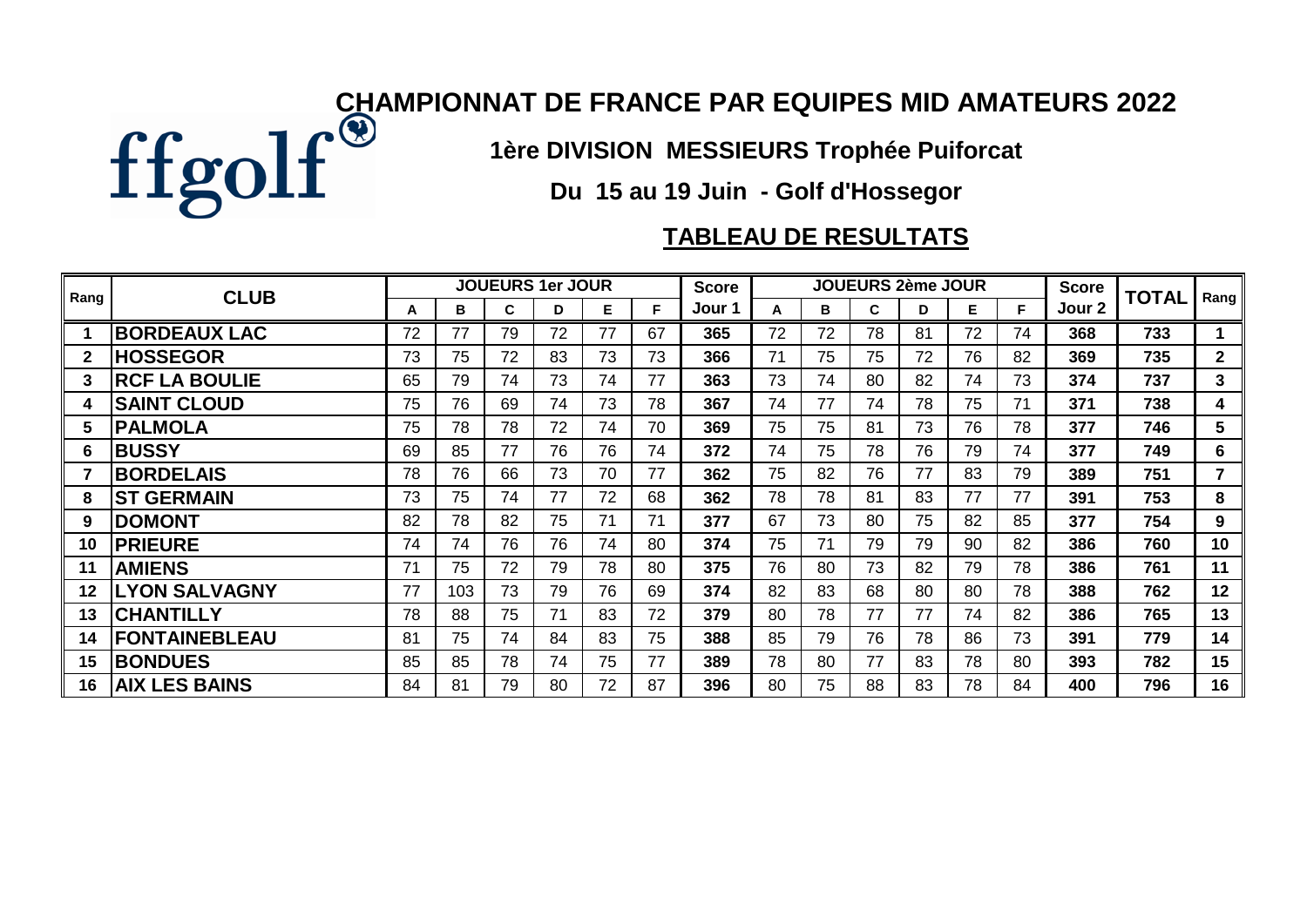### **CHAMPIONNAT DE FRANCE PAR EQUIPES MID AMATEURS 2022**

**1ère DIVISION MESSIEURS Trophée Puiforcat**

**Du 15 au 19 Juin - Golf d'Hossegor**

### **1ère ET 2ème JOURNEES**

|                              | Equipiers du club de :              | <b>AIX LES BAINS</b>             |                   |                |     |                               |                   |
|------------------------------|-------------------------------------|----------------------------------|-------------------|----------------|-----|-------------------------------|-------------------|
| Ind                          |                                     | Joueurs de la 1ère Journée       | Tour <sub>1</sub> |                | Ind | Joueurs de la 2ème Journée    | Tour 2            |
| 5,5<br>Α                     | <b>COUSTON Guillaume</b>            |                                  | 84                | A              |     | 3,8 COMBEY Adrien             | 80                |
| $\overline{B}$<br>3,8        | <b>COMBEY Adrien</b>                |                                  | $\overline{81}$   | $\overline{B}$ |     | -0.5 MARIN Nicolas            | 75                |
| $\overline{C}$               | -0.5 AGUETTAZ Pierre                |                                  | 79                | $\overline{C}$ |     | 5,2 YILDIRIM Aydin            | $\overline{88}$   |
| $\overline{D}$<br>4.5        | <b>BERTHET Pierre - Julien</b>      |                                  | 80                | D              |     | -0.5 AGUETTAZ Pierre          | 83                |
| Έ                            | -0.5 MARIN Nicolas                  |                                  | $\overline{72}$   | E              |     | 4,5   BERTHET Pierre - Julien | 78                |
| $\overline{F}$               | 2,4 BECK Julien                     |                                  | $\overline{87}$   |                |     | 2,4 BECK Julien               | $\overline{84}$   |
|                              | Classement Final :   16             | <b>Total des 2 Tours:</b><br>796 | 396               |                |     |                               | 400               |
|                              | Equipiers du club de :              | <b>AMIENS</b>                    |                   |                |     |                               |                   |
| Ind                          |                                     | Joueurs de la 1ère Journée       | Tour <sub>1</sub> |                | Ind | Joueurs de la 2ème Journée    | Tour <sub>2</sub> |
| A                            | -1,5 DE LA ROYERE lan               |                                  | 71                | A              |     | -1,5 DE LA ROYERE Ian         | $\overline{76}$   |
| $\sf B$                      | -1,6 GROS Nicolas                   |                                  | 75                | B              |     | -1,6 GROS Nicolas             | 80                |
| $\mathsf C$                  | -0,8 HOURDIN Edouard                |                                  | $\overline{72}$   | $\overline{C}$ |     | -0.8 HOURDIN Edouard          | $\overline{73}$   |
| D<br>0.0                     | LEMAIRE Ugo                         |                                  | 79                | D              | 2,6 | <b>COURMONT Thibaut</b>       | 82                |
| $\overline{E}$               | 2,6 COURMONT Thibaut                |                                  | 78                | $\overline{E}$ |     | 0,0 LEMAIRE Ugo               | 79                |
| F                            | 0.8 MARQUETTE Etienne               |                                  | 80                | F              |     | 1.9 BOURDREL Edouard          | 78                |
|                              | Classement Final :   11             | <b>Total des 2 Tours:</b><br>761 | 375               |                |     |                               | 386               |
|                              | Equipiers du club de :              | <b>BONDUES</b>                   |                   |                |     |                               |                   |
| Ind                          |                                     | Joueurs de la 1ère Journée       | Tour <sub>1</sub> |                | Ind | Joueurs de la 2ème Journée    | Tour <sub>2</sub> |
| A                            | 3,3 DUBAR Maxence                   |                                  | 85                | Α              |     | 3,3 DUBAR Maxence             | 78                |
| $\overline{B}$<br>0.6        | <b>POLLET Nicolas</b>               |                                  | 85                | B              | 2,7 | ISOREK Thomas                 | 80                |
| $\overline{\text{c}}$<br>2,3 | <b>POISSONNIER Guillaume</b>        |                                  | 78                | C              |     | 2,3   POISSONNIER Guillaume   | $\overline{77}$   |
| $\overline{D}$<br>1.8        | <b>HECQUET Maxime</b>               |                                  | $\overline{74}$   | D              |     | 1,8 HECQUET Maxime            | $\overline{83}$   |
| E<br>$-0.7$                  | <b>DEVILLERS Adrien</b>             |                                  | 75                | E              |     | -0.3 BOUQUET Vincent          | $\overline{78}$   |
| $\overline{F}$               | -0.3 BOUQUET Vincent                |                                  | 77                |                |     | -0.7 DEVILLERS Adrien         | 80                |
|                              | Classement Final : $\vert \vert$ 15 | <b>Total des 2 Tours:</b><br>782 | 389               |                |     |                               | 393               |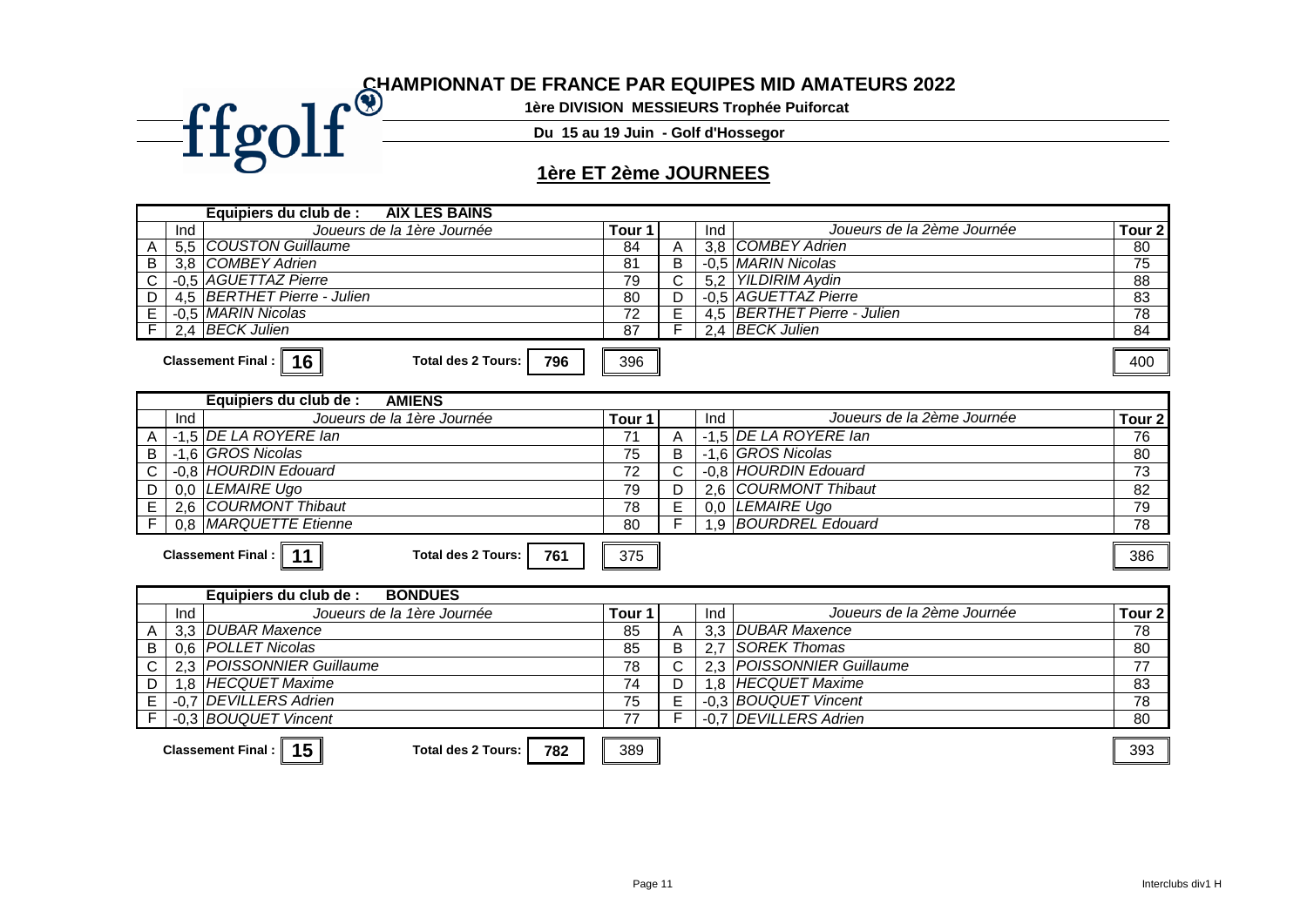| Equipiers du club de :<br><b>BORDEAUX LAC</b>                                  |                 |                |     |                               |                   |
|--------------------------------------------------------------------------------|-----------------|----------------|-----|-------------------------------|-------------------|
| <b>BORDELAIS</b><br>Ind de la 1ère.                                            | Tour 1          |                | Ind | Joueurs de la 2ème Journée    | Tour <sub>2</sub> |
| -2,5 DECORDE Alexandre<br>A                                                    | 72              | A              |     | -2,5 DECORDE Alexandre        | 72                |
| 0.4 SCOHY Sébastien<br>B                                                       | $\overline{77}$ | $\overline{B}$ |     | 0.4 SCOHY Sébastien           | 72                |
| 1,7 MARTIN Laurent<br>C                                                        | 79              | $\mathsf{C}$   |     | 1,7 MARTIN Laurent            | 78                |
| 0,8 DESCLAUX CASSAGNE Clement<br>D                                             | $\overline{72}$ | D              |     | 0,8 DESCLAUX CASSAGNE Clement | 81                |
| E<br>-2,0 GIRBAU Joel                                                          | $\overline{77}$ | E              |     | -0,7 MERIAUX Laurent          | $\overline{72}$   |
| -0,7 MERIAUX Laurent<br>F                                                      | 67              | F              |     | -2,0 GIRBAU Joel              | $\overline{74}$   |
| $\overline{1}$<br><b>Total des 2 Tours:</b><br><b>Classement Final:</b><br>733 | 365             |                |     |                               | 368               |
| Equipiers du club de :<br><b>BORDELAIS</b>                                     |                 |                |     |                               |                   |
| Joueurs de la 1ère Journée<br>Ind                                              | Tour 1          |                | Ind | Joueurs de la 2ème Journée    | Tour <sub>2</sub> |
| 2.2 GRIMARD Charles-Edouard<br>Α                                               | 78              | A              |     | -2,1 FOURQUET Ambroise        | 75                |
| -0.1 LEMAIRE Clément<br>B                                                      | $\overline{76}$ | $\overline{B}$ |     | -0.7 MOSES Sebastien          | $\overline{82}$   |
| -4,7 SCHOEB Grégoire<br>$\mathsf C$                                            | 66              | $\mathsf{C}$   |     | 2,3 CONJARD Jean-Charles      | 76                |
| -1,2 LAMBOULT Alexis<br>D                                                      | 73              | D              |     | -1,2 LAMBOULT Alexis          | $\overline{77}$   |
| -2,1 FOURQUET Ambroise<br>E                                                    | $\overline{70}$ | E              |     | -0,1 LEMAIRE Clément          | $\overline{83}$   |
| 1.2 LOUMAIGNE Pierre<br>F                                                      | $\overline{77}$ | F              |     | 2,2 GRIMARD Charles-Edouard   | 79                |
| <b>Classement Final:</b><br><b>Total des 2 Tours:</b><br>$\overline{7}$<br>751 | 362             |                |     |                               | 389               |
|                                                                                |                 |                |     |                               |                   |
| Equipiers du club de :<br><b>BUSSY</b>                                         |                 |                |     |                               |                   |
| Joueurs de la 1ère Journée<br>Ind                                              | Tour 1          |                | Ind | Joueurs de la 2ème Journée    | Tour <sub>2</sub> |
| -3,2 DE GRANCEY Christophe<br>Α                                                | 69              | Α              |     | -3,2 DE GRANCEY Christophe    | 74                |
| 2.7 ABLANCOURT Jérémy<br>B                                                     | 85              | B              |     | -1,3 BRIZAY Grégoire          | $\overline{75}$   |
| 1,0 SAVINI Matthias<br>$\mathsf C$                                             | $\overline{77}$ | $\mathsf{C}$   |     | 1,0 SAVINI Matthias           | $\overline{78}$   |
| 1,8 MOREL Franck<br>D                                                          | 76              | D              |     | 1,8 MOREL Franck              | 76                |
| 2,0 PEREZ Romeo<br>E                                                           | 76              | E              |     | 2,0 PEREZ Romeo               | 79                |
| 0,4 GUERISSE Marc<br>F                                                         | $\overline{74}$ | F              |     | 0,4 GUERISSE Marc             | $\overline{74}$   |
| <b>Total des 2 Tours:</b><br><b>Classement Final:</b><br>6<br>749              | 372             |                |     |                               | 377               |
| Equipiers du club de :<br><b>CHANTILLY</b>                                     |                 |                |     |                               |                   |
| Joueurs de la 1ère Journée<br>Ind                                              | Tour 1          |                | Ind | Joueurs de la 2ème Journée    | Tour <sub>2</sub> |
| 2,0 LACHAT Philippe<br>A                                                       | $\overline{78}$ | A              |     | 2,0 LACHAT Philippe           | 80                |
| 0.2 JARNOUX Alexis<br>B                                                        | $\overline{88}$ | $\overline{B}$ |     | 0.5 DELON Antoine             | 78                |
| 0.5 DELON Antoine<br>C                                                         | $\overline{75}$ | $\mathsf{C}$   |     | -1,4 PRUNET Romain            | $\overline{77}$   |
| 0,7 GODFREY Jacques<br>D                                                       | $\overline{71}$ | D              |     | 0,7 GODFREY Jacques           | 77                |
| 0.3 DULTZIN Adrian<br>E                                                        | 83              | E              |     | 0,3 DULTZIN Adrian            | 74                |
| -1.4 PRUNET Romain<br>F                                                        | $\overline{72}$ | F              |     | 0.2 JARNOUX Alexis            | 82                |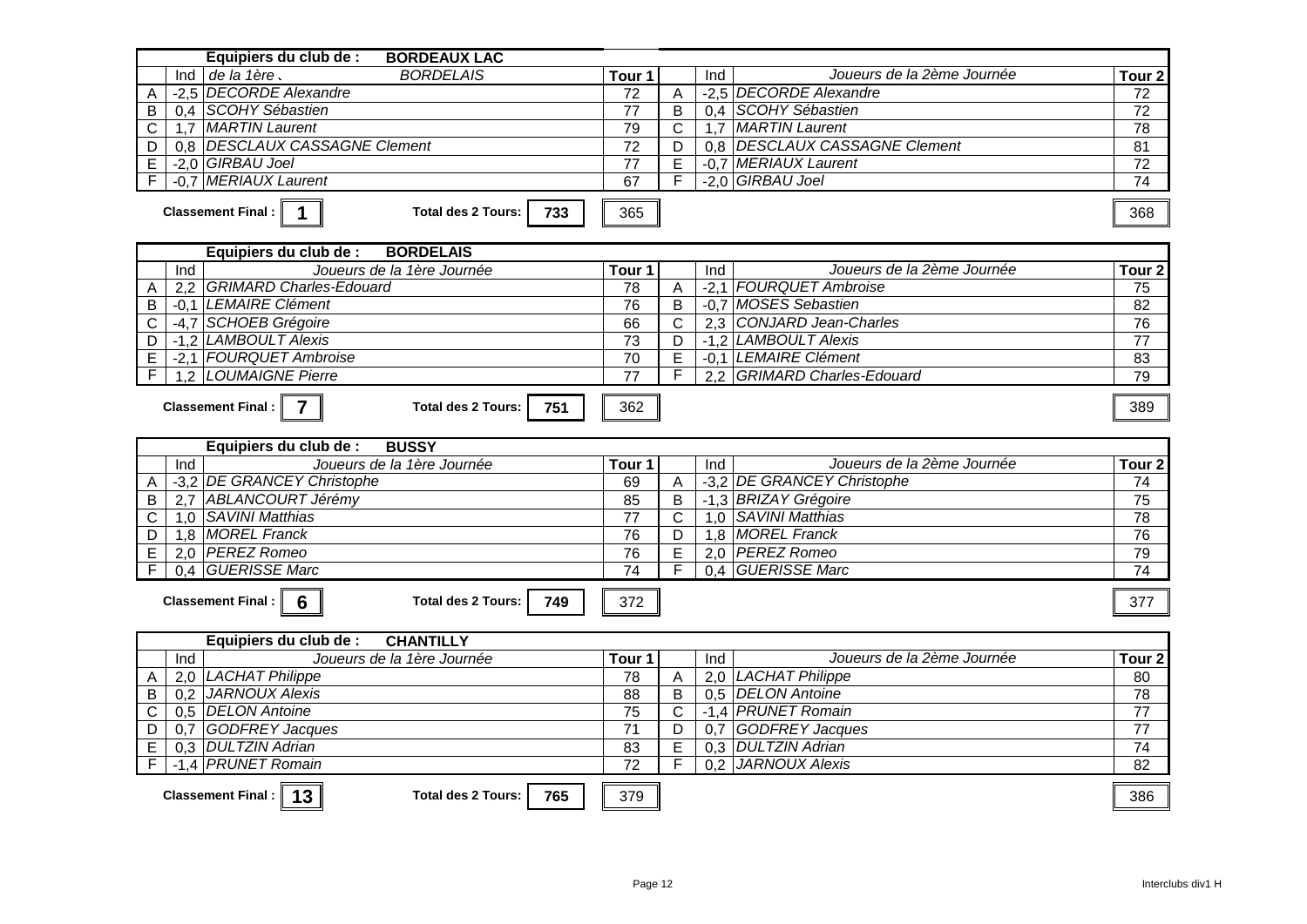| Equipiers du club de :<br><b>DOMONT</b>                                                |                   |                         |     |                              |                   |  |  |  |
|----------------------------------------------------------------------------------------|-------------------|-------------------------|-----|------------------------------|-------------------|--|--|--|
| Joueurs de la 1ère Journée<br>Ind                                                      | Tour 1            |                         | Ind | Joueurs de la 2ème Journée   | Tour <sub>2</sub> |  |  |  |
| 3.6 GUENOT Aurélien<br>A                                                               | 82                | A                       |     | 0.5 LEGRAVEREND Dorian       | 67                |  |  |  |
| 0.5 LEGRAVEREND Dorian<br>B                                                            | 78                | B                       |     | -1,4 ALMAIRAC Romain         | $\overline{73}$   |  |  |  |
| 2.1 BORREL Benoit<br>C                                                                 | 82                | $\mathsf{C}$            |     | 1,4 KEUFER Florent           | 80                |  |  |  |
| 1,7 DELFOSSE Olivier<br>D                                                              | 75                | D                       |     | 1,7 DELFOSSE Olivier         | $\overline{75}$   |  |  |  |
| -1.4 ALMAIRAC Romain<br>E                                                              | $\overline{71}$   | E                       |     | 3,6 GUENOT Aurélien          | $\overline{82}$   |  |  |  |
| F<br>1,4 KEUFER Florent                                                                | $\overline{71}$   | F                       |     | 2,1 BORREL Benoit            | 85                |  |  |  |
| Classement Final:<br>$9^{\circ}$<br><b>Total des 2 Tours:</b><br>754                   | 377               |                         |     |                              | 377               |  |  |  |
| Equipiers du club de :<br><b>FONTAINEBLEAU</b>                                         |                   |                         |     |                              |                   |  |  |  |
| Joueurs de la 1ère Journée<br>Ind                                                      | Tour 1            |                         | Ind | Joueurs de la 2ème Journée   | Tour <sub>2</sub> |  |  |  |
| 0.5 PROUVAY Florent<br>A                                                               | 81                | A                       |     | 0.5 PROUVAY Florent          | 85                |  |  |  |
| 1.6 OLIVON Louis<br>B                                                                  | 75                | $\overline{B}$          |     | 1.6 OLIVON Louis             | 79                |  |  |  |
| 1,8 MACHERY Francois<br>C                                                              | $\overline{74}$   | $\mathsf{C}$            |     | 1,8 MACHERY Francois         | 76                |  |  |  |
| 2,9 VILLET Alexandre<br>D                                                              | 84                | D                       |     | 2,9 VILLET Alexandre         | 78                |  |  |  |
| 3,3 LALOT Yorick<br>Ē                                                                  | 83                | $\overline{\mathsf{E}}$ |     | 3,0 GOTFRYD Thomas           | 86                |  |  |  |
| F<br>-2.0 VAN WASSENHOVE Cédric                                                        | $\overline{75}$   | F                       |     | -2.0 VAN WASSENHOVE Cédric   | 73                |  |  |  |
| Classement Final : $\parallel$<br>14<br><b>Total des 2 Tours:</b><br>779<br>388<br>391 |                   |                         |     |                              |                   |  |  |  |
|                                                                                        |                   |                         |     |                              |                   |  |  |  |
| Equipiers du club de :<br><b>HOSSEGOR</b>                                              |                   |                         |     |                              |                   |  |  |  |
| Joueurs de la 1ère Journée<br>Ind                                                      | Tour 1            |                         | Ind | Joueurs de la 2ème Journée   | Tour <sub>2</sub> |  |  |  |
| 1,2 RIBIS DEL COL Benoit<br>Α                                                          | 73                | A                       |     | 0.8 PLUMART Sebastien        | 71                |  |  |  |
| B<br>0.8 PLUMART Sebastien                                                             | $\overline{75}$   | B                       |     | 1,2 RIBIS DEL COL Benoit     | $\overline{75}$   |  |  |  |
| 3,1 GAUME Pierre<br>С                                                                  | $\overline{72}$   | C                       |     | -0,9 MARQUEZ CARRASCO Miguel | 75                |  |  |  |
| -0,2 MARCHAND Stephane<br>D                                                            | 83                | D                       |     | -0,9 ARRIEULA Loïc           | $\overline{72}$   |  |  |  |
| -0,9 MARQUEZ CARRASCO Miguel<br>E                                                      | $\overline{73}$   | $\overline{E}$          |     | 2,5 HERVIAUX Olivier         | 76                |  |  |  |
| F<br>-0.9 ARRIEULA Loïc                                                                | $\overline{73}$   | F                       |     | 3,8 LEGROS Nicolas           | 82                |  |  |  |
| $\overline{2}$<br>Classement Final:   <br><b>Total des 2 Tours:</b><br>735             | 366               |                         |     |                              | 369               |  |  |  |
| Equipiers du club de :<br><b>LYON SALVAGNY</b>                                         |                   |                         |     |                              |                   |  |  |  |
| Joueurs de la 1ère Journée<br>Ind                                                      | Tour <sub>1</sub> |                         | Ind | Joueurs de la 2ème Journée   | Tour <sub>2</sub> |  |  |  |
| 1,9 LAURENT Renaud<br>A                                                                | 77                | A                       |     | 1,9 LAURENT Renaud           | 82                |  |  |  |
| 1,6 CLAVIER Olivier<br>B                                                               | 103               | B                       |     | 2,6 PEYRIEUX Maxence         | 83                |  |  |  |
| -0.8 BERTIN-PENNARUN Cedric<br>C                                                       | 73                | C                       |     | -0.8 BERTIN-PENNARUN Cedric  | 68                |  |  |  |
| 0.1 REYNAUD Marc-Olivier<br>D                                                          | 79                | D                       |     | 0.1 REYNAUD Marc-Olivier     | $\overline{80}$   |  |  |  |
| -0.8 MAES Antoine<br>E                                                                 | 76                | E                       |     | -0.8 MAES Antoine            | 80                |  |  |  |
| F<br>-1,0 CARMIGNANO Thibaut                                                           | 69                | F                       |     | -1,0 CARMIGNANO Thibaut      | 78                |  |  |  |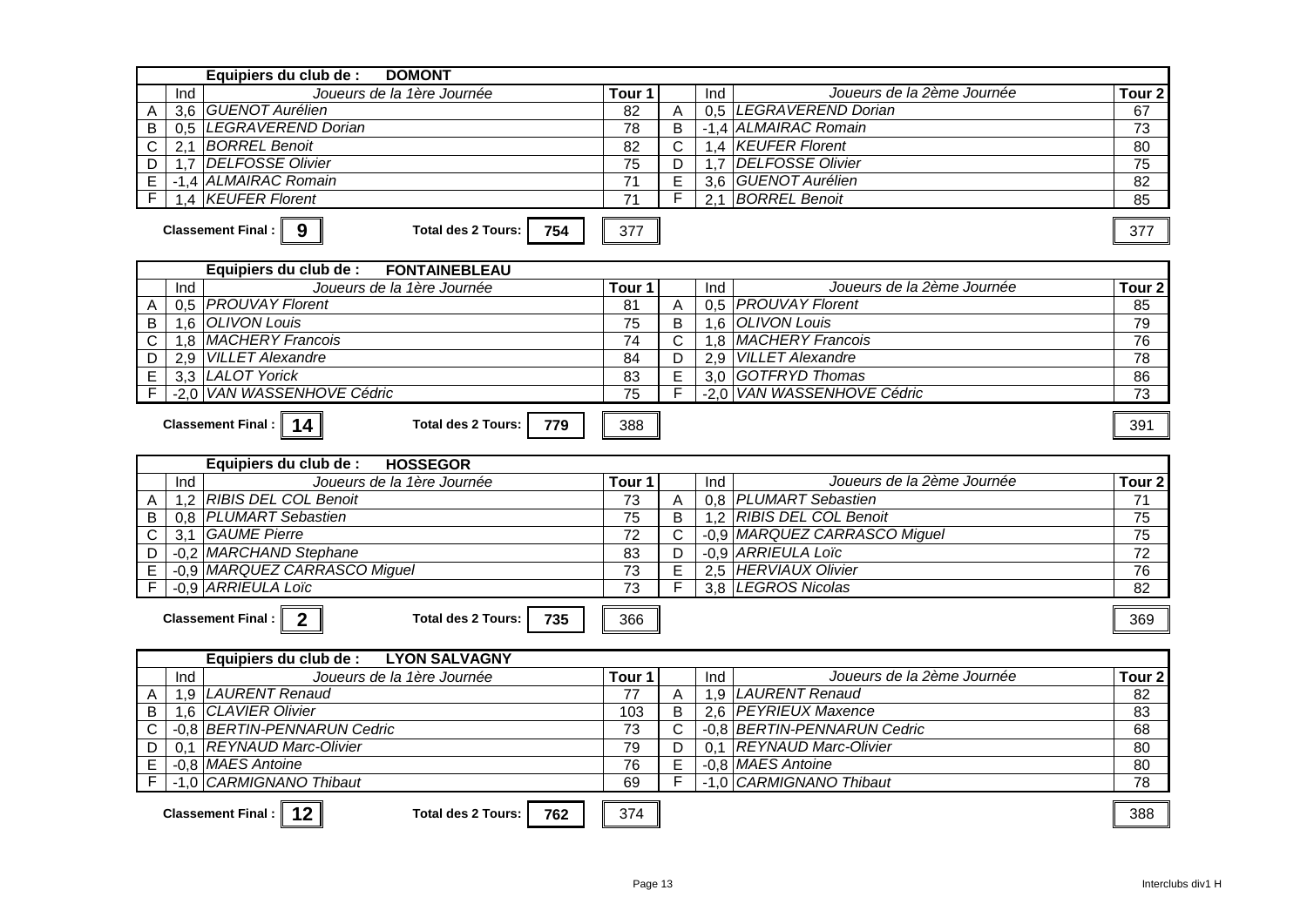| Equipiers du club de :<br><b>PALMOLA</b>                                                     |                      |                     |                  |                                             |                                    |
|----------------------------------------------------------------------------------------------|----------------------|---------------------|------------------|---------------------------------------------|------------------------------------|
| Joueurs de la 1ère Journée<br>Ind                                                            | Tour 1               |                     | Ind              | Joueurs de la 2ème Journée                  | Tour <sub>2</sub>                  |
| 0,9 MEDALE Gilles<br>Α                                                                       | 75                   | A                   |                  | 0.9 MEDALE Gilles                           | 75                                 |
| 0.1 ASSENS Xavier<br>В                                                                       | $\overline{78}$      | B                   |                  | -3,3 TISSENDIE Arthur                       | $\overline{75}$                    |
| 0.4 POUCHOULIN Lucas<br>C                                                                    | 78                   | $\mathsf{C}$        |                  | 0.4 POUCHOULIN Lucas                        | $\overline{81}$                    |
| -0.3 CADEAC Olivier<br>D                                                                     | 72                   | D                   |                  | -0.3 CADEAC Olivier                         | 73                                 |
| E<br>0.2 DE NARKEVITCH Stanislas                                                             | $\overline{74}$      | Ē                   |                  | 0.2 DE NARKEVITCH Stanislas                 | 76                                 |
| -3,3 TISSENDIE Arthur<br>F                                                                   | 70                   | F                   |                  | 2,6 MICHEL Julien                           | $\overline{78}$                    |
| $5\overline{5}$<br>Classement Final: $\parallel$<br><b>Total des 2 Tours:</b><br>746         | 369                  |                     |                  |                                             | 377                                |
| Equipiers du club de :<br><b>PRIEURE</b>                                                     |                      |                     |                  |                                             |                                    |
| Joueurs de la 1ère Journée<br>Ind                                                            | Tour 1               |                     | Ind              | Joueurs de la 2ème Journée                  | Tour <sub>2</sub>                  |
| 0,2 AUDEBERT Arthur<br>Α                                                                     | 74                   | Α                   | $\overline{1,7}$ | <b>CHAUVEL Guillaume</b>                    | 75                                 |
| <b>TCHERNIAVSKY Thomas</b><br>0.7<br>В                                                       | 74                   | $\overline{B}$      |                  | 0,2 AUDEBERT Arthur                         | $\overline{71}$                    |
| 1,7 CHAUVEL Guillaume<br>C                                                                   | 76                   | $\mathsf{C}$        |                  | 0.7 TCHERNIAVSKY Thomas                     | 79                                 |
| D<br>2.6 MATOS Olivier                                                                       | $\overline{76}$      | D                   |                  | 2.6 MATOS Olivier                           | 79                                 |
| 0,7 WOLFF Jean-Jacques<br>E                                                                  | $\overline{74}$      | E                   |                  | 4,3 BERTIN Julien                           | 90                                 |
| 4,3 BERTIN Julien<br>F                                                                       | 80                   | F                   |                  | 0.7 WOLFF Jean-Jacques                      | $\overline{82}$                    |
| Classement Final: $\parallel$<br><b>Total des 2 Tours:</b><br>10<br>760                      | 374                  |                     |                  |                                             | 386                                |
| Equipiers du club de :<br><b>RCF LA BOULIE</b>                                               |                      |                     |                  | Joueurs de la 2ème Journée                  |                                    |
| Joueurs de la 1ère Journée<br>Ind                                                            | Tour 1               |                     | Ind              |                                             | Tour <sub>2</sub>                  |
| -2,4 ROUILLON Hugo<br>A<br>-0,5 VILATTE Frederic<br>B                                        | 65<br>79             | Α<br>$\overline{B}$ |                  | -2,4 ROUILLON Hugo<br>-0,5 VILATTE Frederic | $\overline{73}$<br>$\overline{74}$ |
| 0.3 DE LA CHAISE Ghislain<br>$\overline{C}$                                                  | 74                   | $\overline{C}$      |                  | 0.3 DE LA CHAISE Ghislain                   | 80                                 |
| 1,9 DAGHER Joseph                                                                            | 73                   |                     |                  | 1,9 DAGHER Joseph                           | 82                                 |
| D<br>-0,2 DUPAS Olivier                                                                      | 74                   | D<br>E              |                  | -0,1 RAVETTO Christophe                     | 74                                 |
| E<br>-0,1 RAVETTO Christophe<br>F                                                            | $\overline{77}$      | F                   |                  | -0,2 DUPAS Olivier                          | $\overline{73}$                    |
|                                                                                              |                      |                     |                  |                                             |                                    |
| Classement Final: $\parallel$<br>$\overline{\mathbf{3}}$<br><b>Total des 2 Tours:</b><br>737 | 363                  |                     |                  |                                             | 374                                |
| Equipiers du club de :<br><b>SAINT CLOUD</b>                                                 |                      |                     |                  |                                             |                                    |
| Joueurs de la 1ère Journée<br>Ind                                                            | $\overline{T}$ our 1 |                     | Ind              | Joueurs de la 2ème Journée                  | Tour <sub>2</sub>                  |
| -1,6 PIEDELIEVRE Paul<br>Α                                                                   | 75                   | $\overline{A}$      |                  | -1.6 PIEDELIEVRE Paul                       | 74                                 |
| 0,3 BEAUCARON Aymeric De<br>B                                                                | 76                   | $\overline{B}$      |                  | 0.2 BRUNON Rodolphe                         | $\overline{77}$                    |
| -1,4 <i>PATIENCE Olivier</i><br>C                                                            | 69                   | $\mathsf{C}$        |                  | -1,4 PATIENCE Olivier                       | 74                                 |
| 0.2 BRUNON Rodolphe<br>D                                                                     | $\overline{74}$      | D                   |                  | 0,2 BRISOUT DE BARNEVILLE Tanguy            | $\overline{78}$                    |
| -0.1 LEFEBVRE Matthieu<br>E                                                                  | 73                   | Ē                   |                  | 0,1 GOUMENT Paulin                          | 75                                 |
| F<br>0,2 BRISOUT DE BARNEVILLE Tanguy                                                        | $\overline{78}$      | F                   |                  | -0,1 LEFEBVRE Matthieu                      | $\overline{71}$                    |
| Classement Final : $\parallel 4$<br><b>Total des 2 Tours:</b><br>738                         | 367                  |                     |                  |                                             | 371                                |